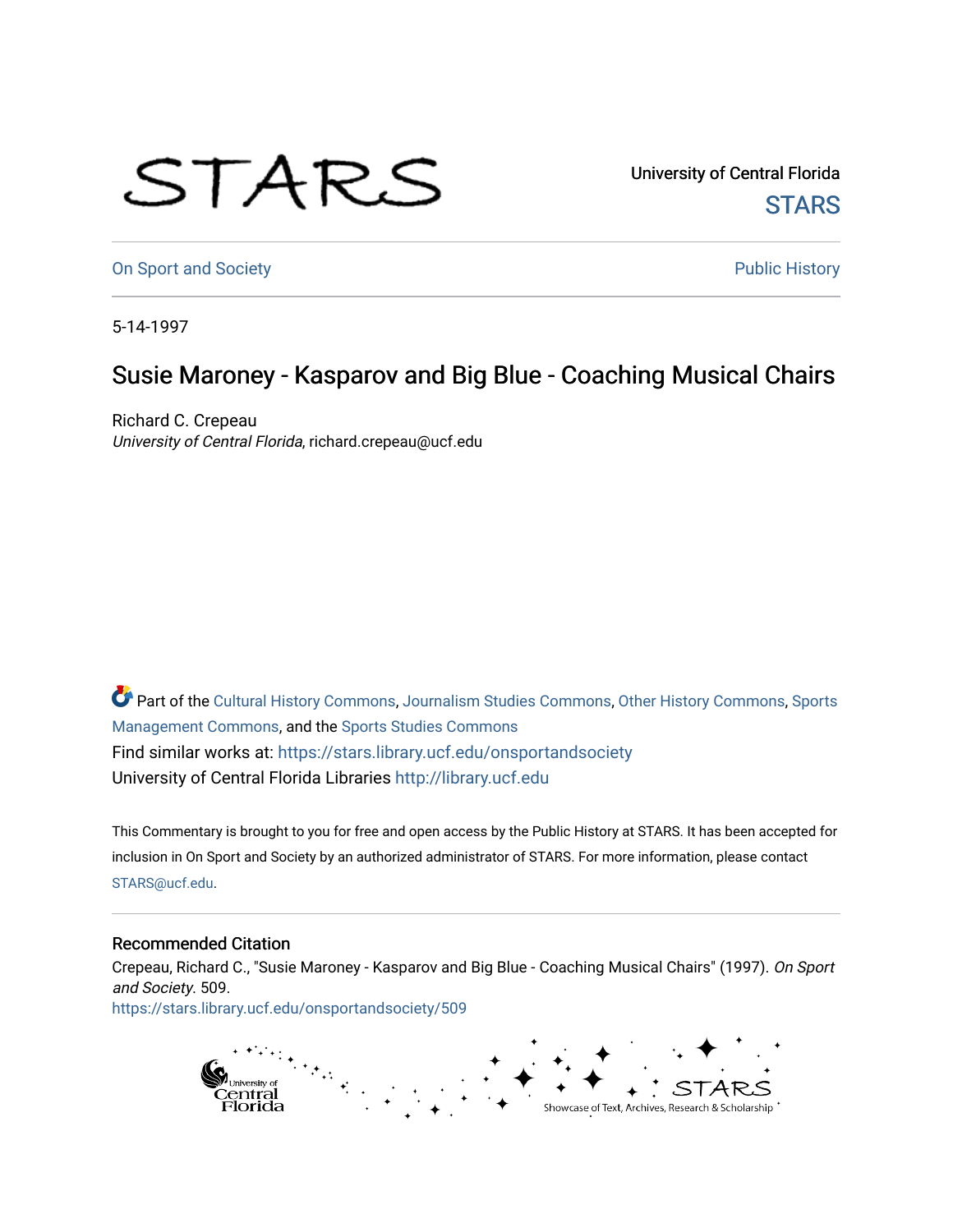## SPORT AND SOCIETY FOR ARETE May 14, 1997

It has been one of those weeks when there are so many things to comment upon, I don't know where to begin. The embarrassment of riches has come from a multitude of sources, and invites a veritable plethora of opinions and attitudes from joy and praise to disdain and disgust.

Among the gems available for examination are the test of endurance performed by Susie Maroney of Australia who became the first woman to swim from Cuba to the United States. She overcame a failure a year ago, the stings of jelly fish, hallucinations, nausea, and 15 foot waves in this monumental test of will.

Then there is the basketball coach game of musical chairs. Rick Pitino goes to Boston for a ten year/ \$70 million deal which will give him total control of the Celtic operations and finally send Red Auerbach to the pines. This moved Larry Bird out of Boston to his home state to coach the Pacers, who just lost their coach Larry Brown who moved on to Philadelphia for \$5M a year. Bird will pull down four and a half-million a year, presumably so low because he has never coached as much as a second of basketball at any level.

It would seem that a milepost has been achieved in the NBA. When Al McGuire was at the top of his profession at Marquette University he often said he would never coach in the pros because he did not want to coach players who were making more money that he was. Al may now want to reassess his options given the salaries being paid to Pitino, Brown, Riley and Bird.

It is in fact surprising that more coaches are not better paid, as obviously personality management of professional athletes is an extremely tricky business. Those who can do it best, are the most successful coaches in the NBA, and should be paid as generously as the best players.

Pitino's departure from Kentucky, where he had earned the right to turn the bluegrass purple if he chose to, led to the hiring of former Pitino assistant and Georgia Head Coach Tubby Smith at \$1M a year. The beauty of this hiring is that one of the last southern schools to resist the coming of the black athlete, now has a black head coach, an event that someone once said would come just after the Martians occupied the White House. One would guess that Adolph Rupp is spinning in his grave, and that in cafes and on front porches across the Commonwealth of Kentucky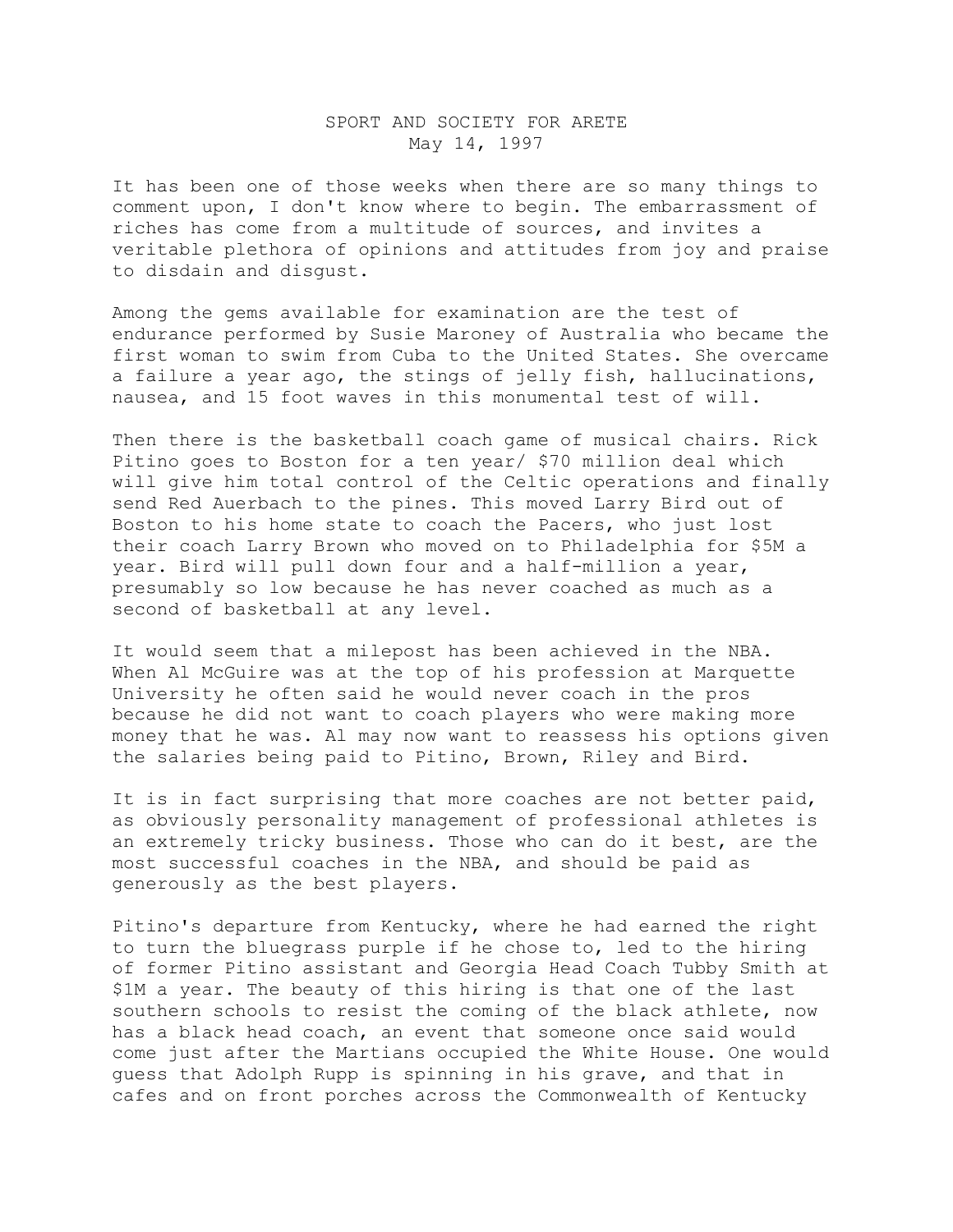there have been some very interesting discussions of racial theory over the past few days.

A more disturbing event this past week was the defeat of Garry Kasparov, the world chess champion, by the IBM computer known as Deep Blue. Not only does this bring to mind the specter of the HAL 3000, but it brings into question the future of man and machine. Kasparov had never lost a match to anyone. He was the undefeated champion of the world, and in the final game he was swept away by the RS/6000 SP better known as Deep Blue.

The implications for IBM in their struggle with Bill Gates and Microsoft are encouraging, while the implications for sport and society were more ominous. No longer can we say, "May the best man win." No longer will it be possible to dismiss the notion that a sports team might be run by a computer. Deep Blue could soon be wearing Dodger Blue especially if Fox Sports Inc. purchases the Dodgers, making them the property of Ruppert Murdock. If CBS could destroy the Yankee dynasty in a few short years, how long would it take Murdock to dismantle the Dodgers, and when the Dodgers start losing might Murdock, the Aussie android, turn to Deep Blue as the solution to his problems.

National League purists of course will question whether or not Deep Blue is clever enough to make the double switch but if managing is a chess match, then what else need be said. This makes artificial turf and the DH look like minor irritants.

As to irritants, Garry Kasparov seemed to have a truckload of them at the news conference following his defeat at the inappropriately named Equitable Center in midtown Manhattan. The humiliation of this defeat was anything but equitable, coming in a mere 19 moves. Kasparov lashed out at the machine and its acolytes, accusing them of some sort of unnamed underhanded behavior.

When asked if he was accusing IBM and Deep Blue of cheating, Kasparov would only say, "I have no idea what's happening behind the curtain." He also vowed to come back and tear the machine to pieces in a rematch. By the end it was beginning to sound like the WWF.

One commentator said that Garry Kasparov had something that the computer did not have, a pulse, and this was both his strength and his weakness.